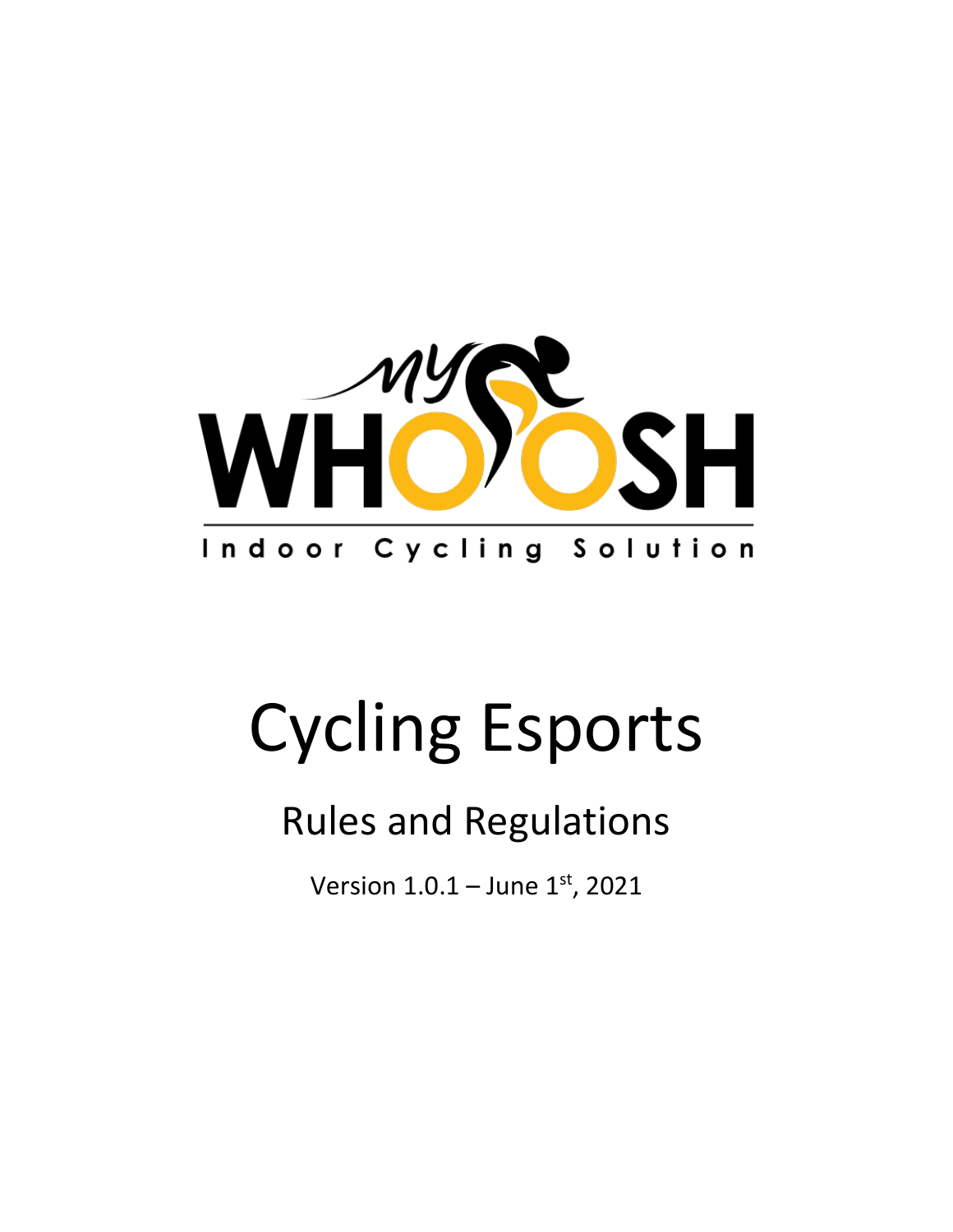

# **TABLE OF CONTENTS**

| Summary                                                  | 3  |
|----------------------------------------------------------|----|
|                                                          |    |
| <b>Part I-Governance</b>                                 | 4  |
| <b>Part II - Rules of Racing</b>                         | 6  |
|                                                          |    |
| <b>APPENDIX A - CODE OF CONDUCT</b>                      | 8  |
| <b>APPENDIX B - WEIGH IN PROTOCOL</b>                    | 9  |
| <b>APPENDIX C - RESULTS LANGUAGE &amp; COMMUNICATION</b> | 10 |
| <b>APPENDIX D - IN VENUE EVENTS</b>                      | 12 |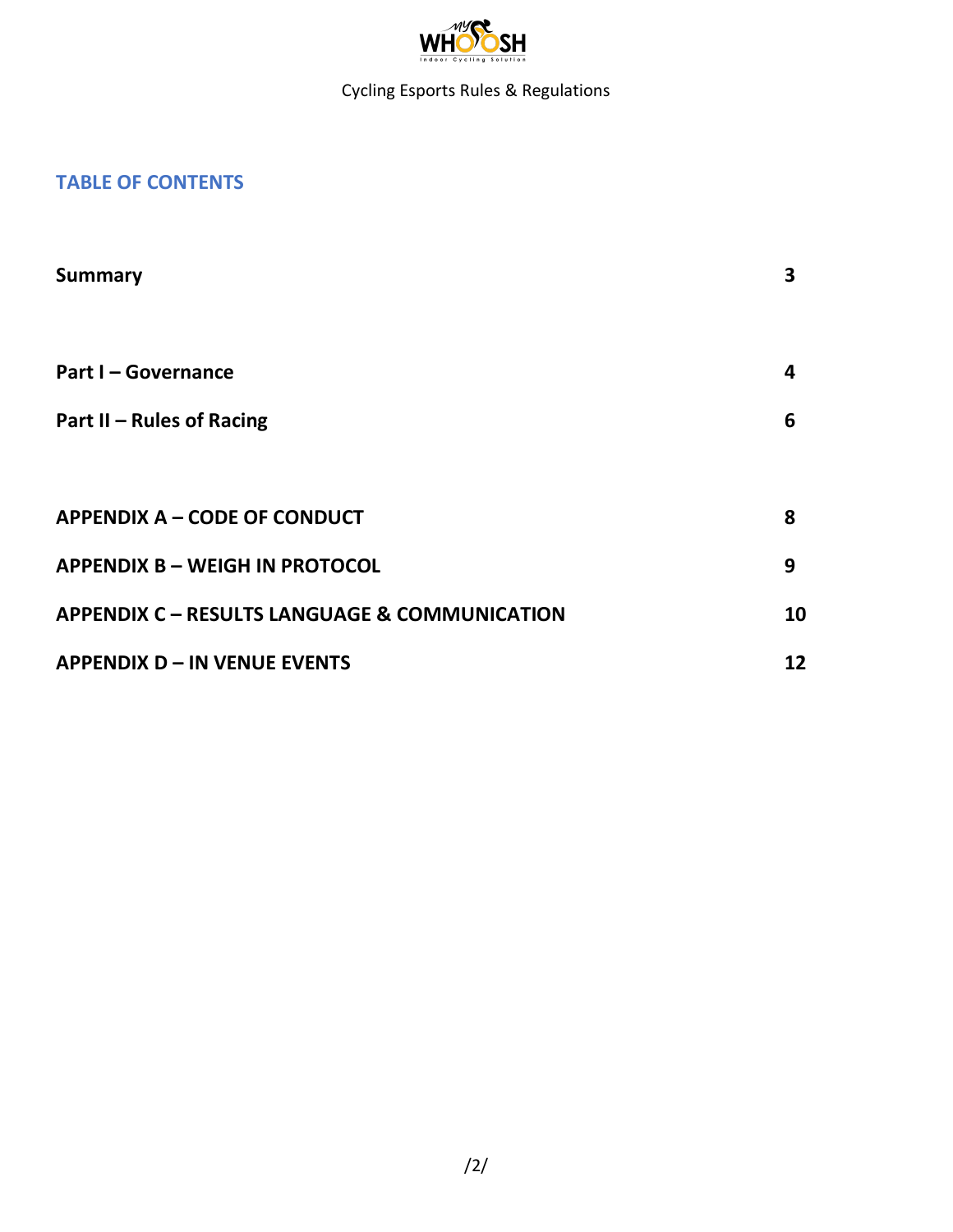

#### **SUMMARY**

This is a summary of the general principals behind the rules and regulations.

Governance:

- These rules only apply to pre-designated high-level events on MyWhoosh, not all racing on the platform.
- Disputes, complaints, or suggestions can be raised with [events@mywhoosh.com.](mailto:events@mywhoosh.com)

#### Rules of Racing:

- Use your own MyWhoosh account in your legal name.
- Use your real and current height & weight.
- Spin down/calibrate your trainer and power meter prior to every race.
- Make sure your cadence and heart rate monitor are in good working condition.
- Follow the rules and regulations given in the specific event technical guide.

Performance Verification:

- You must provide performance verification data within the time period stipulated in the applicable technical guide or race communication.
- You may be asked to provide additional information or required to perform additional testing to help verify your performance in an event.
- All verification is subject to review before any decisions are finalized.

#### Results:

- If your performance cannot be verified for any reason, your result may be annulled.
- If you attempt to gain an unfair advantage, your result will be disqualified and you may receive a suspension or ban from future racing.
- If you repeatedly break the rules, or bring the sport into disrepute, you may receive a permanent ban.

#### Code of Conduct:

- Don't cheat.
- Respect your fellow racers.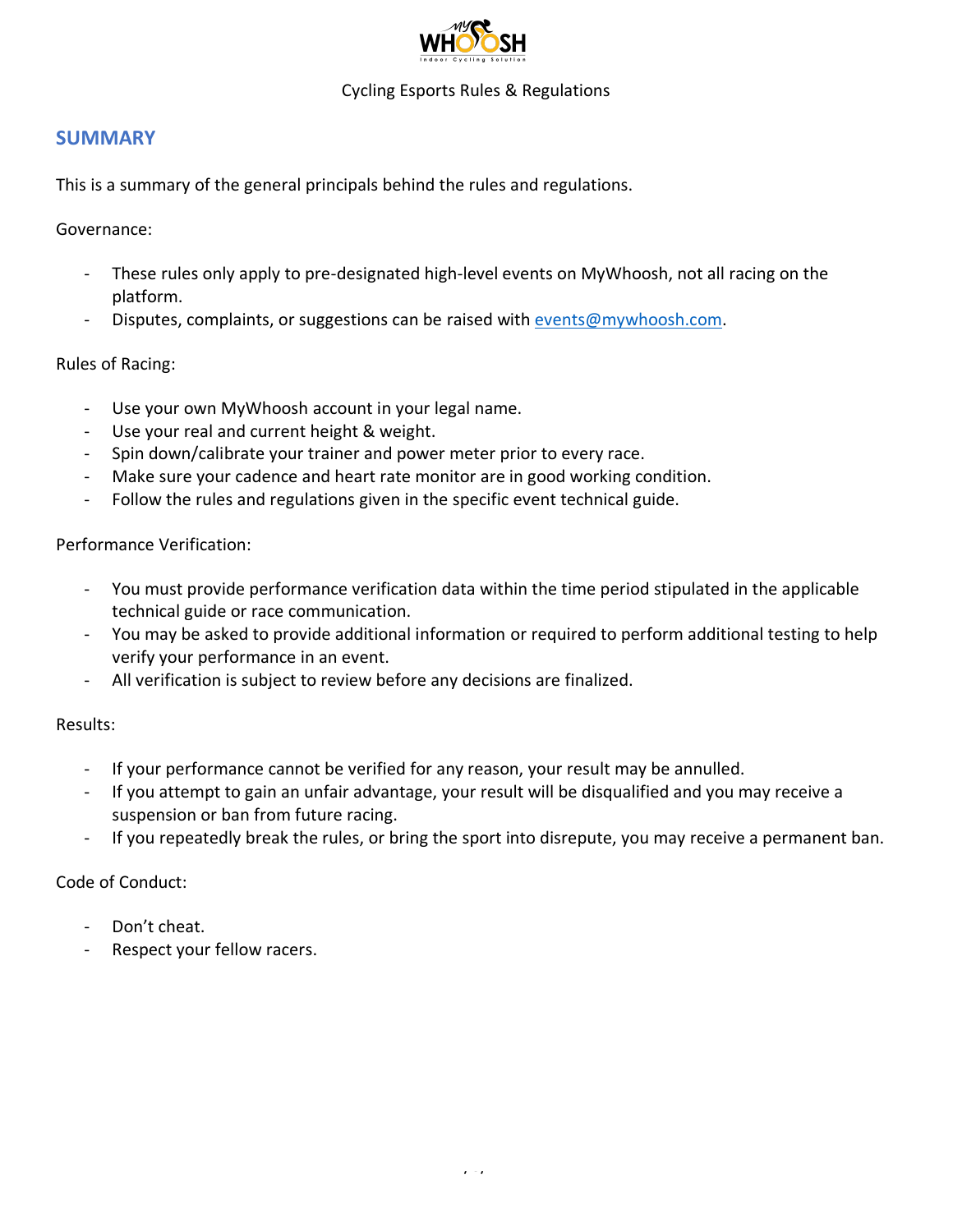

## **PART I – GOVERNANCE**

#### **1.1 Scope**

- 1.1.1 This ruleset governs races designated by MyWhoosh as MyWhoosh Cycling Esports events or series. It does not govern other events or races or series held on the MyWhoosh virtual cycling platform.
- 1.1.2 Additional event or series specific rules may also be provided by an event organizer. Where a rule in this ruleset conflicts with such additional rules, that in this ruleset shall take precedence.

## **PART II – RULES OF RACING**

#### **2.1 Scope**

- 2.1.1 This ruleset shall apply to and bind any individual who participates (whether personally, or through any other individual) in any event held in accordance with this ruleset.
- 2.1.2 All riders shall also agree to the MyWhoosh Terms of Service [\(https://mywhoosh.com/terms](https://mywhoosh.com/terms-and-conditions)[and-conditions\)](https://mywhoosh.com/terms-and-conditions) and may be disqualified from, or lose eligibility to compete in MyWhoosh Cycling Esports events by violating these terms, even if the violation takes place out-ofcompetition.
- 2.1.3 It is the responsibility of each individual to review and understand this ruleset, and any additional event or series specific rules, and participation in any MyWhoosh Cycling Esports event shall be deemed to indicate acceptance of them.

#### **2.2 Eligibility**

2.2.1 Unless explicitly authorized by MyWhoosh, a rider shall have reached sixteen years of age by the event start date to be eligible to participate in any MyWhoosh Cycling Esports events or series. In no event or series shall a rider under sixteen years of age be eligible for any monetary prize.

#### **2.3 Data**

- 2.3.1 Riders shall save any data generated by MyWhoosh at the end of each ride by selecting "End ride" from the pause screen, and then "Save" with "public" setting.
- 2.3.2 When applicable, riders must submit a dual recording. This dual recording shall be recorded to a separate device (i.e. a cycling computer headunit), and include a secondary power source (pedals or crank based power meter, NOT the smart trainer). Heart rate and cadence must be recorded in the dual recording as well, but may be the same signal as the primary source connected to the game.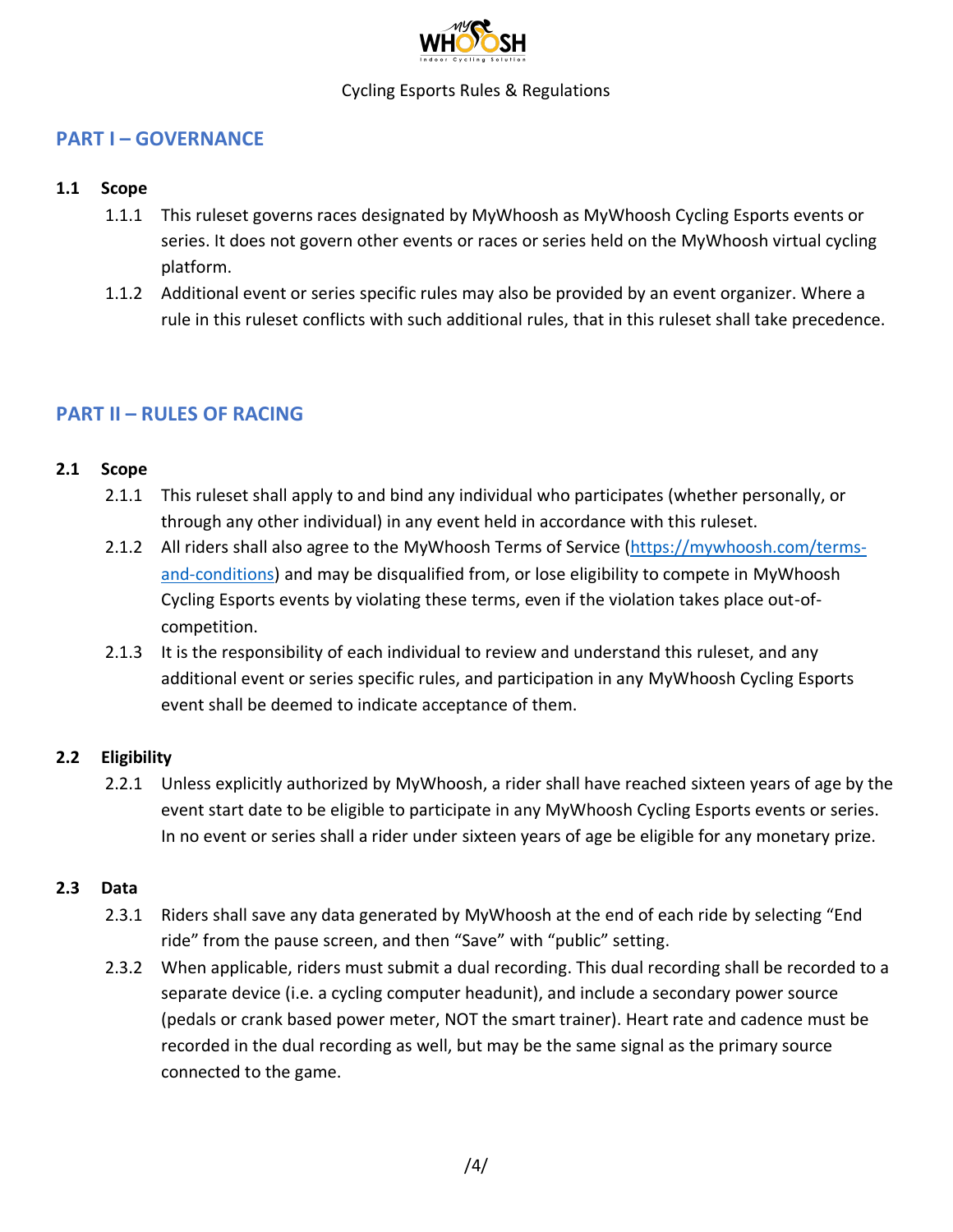

- 2.3.3 Riders shall be solely responsible for ensuring that race data is accurately recorded and stored, and that no signal interference or other noise source impedes the recording or storage of race data.
- 2.3.4 MyWhoosh reserves the right to immediately remove any riders for the following situations. Such riders will have their event results automatically annulled.
	- a) Any rider whose MyWhoosh client cannot maintain a stable connection to the MyWhoosh servers during an event as determined by MyWhoosh in its sole discretion.
	- b) For any broadcast event, any rider whose video streaming connection negatively affects the broadcast as determined by MyWhoosh in its sole discretion.
- 2.3.5 By choosing to participate in a MyWhoosh Cycling Esports event or series, individuals shall agree that their image, power, heart rate, wt, height, racing history and other such data available to MyWhoosh through their participation may be broadcast. In addition, participating individuals agree that such data may be distributed to and used by third parties for the purposes of the broadcast and subsequent distributions of the broadcast and derivatives thereof.
- 2.3.6 By choosing to participate in a MyWhoosh Cycling Esports event or series, individuals shall agree to make available additional data, and respond to queries sent to their email address registered with MyWhoosh in a timely manner, when requested by DAPA or The Performance Verification Board.
- 2.3.7 Riders whose data recorded for a MyWhoosh Cycling Esports event or series are not consistent with their historical performances, or who fail to submit the data required in a timely manner for performance verification, or whose data is inconsistent in any way, shall be subject to results removal and any further sanctions.
- 2.3.8 Riders who exceed acceptable thresholds for World Tour level cyclists, or who exceed any other publicly available metric of world-class performances will be subject to additional performance verification and are subject to results removal and any further sanctions.

#### **2.4 Game**

- 2.4.1 Riders shall compete using an account registered in their own legal name, and not shared with other riders. An exception shall be made for account-sharing that makes up less than 5% of the account's cumulative time and is not used for the purposes of unlocking equipment or otherwise gaining an advantage in game.
- 2.4.2 In-game profiles (name, nationality & gender) for riders who are members of a National Cycling Federation shall match their National Cycling Federation membership. In-game profiles for riders who are not members of a National Cycling Federation must match their passport or other government-issued identification document. National Cycling Federation membership and/or identification documents must be submitted to MyWhoosh upon request.
- 2.4.3 Riders shall use an in-game weight and height as measured In Real Life in accordance with the weight and height measurement instructions given to the athletes and found in Appendix B ("Weight In Protocol").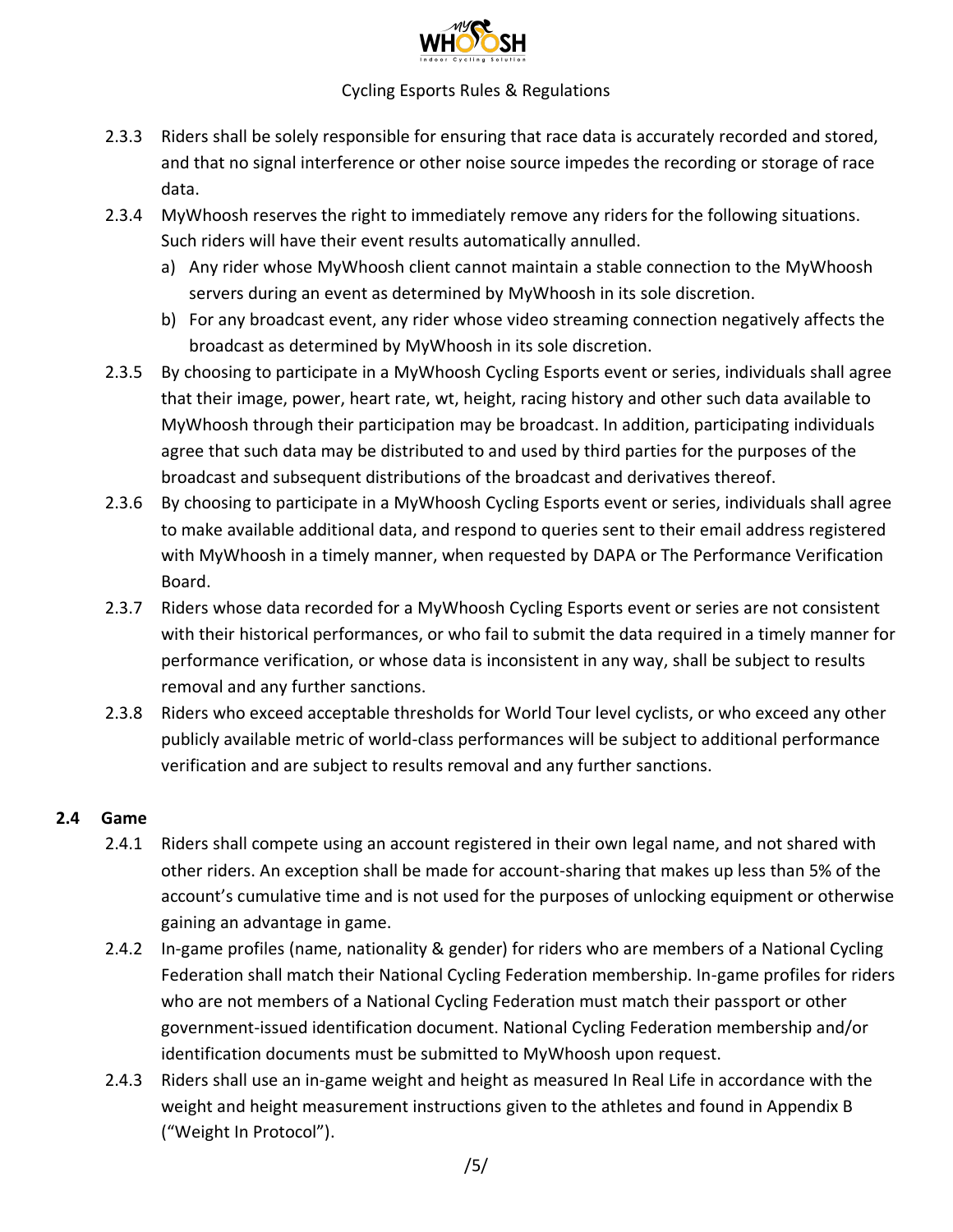

2.4.4 Riders shall use the most recent public release version of the game.

#### **2.5 Equipment**

- 2.5.1 Riders shall compete using a direct-drive smart trainer, cadence sensor, and heart rate monitor. Smart trainer, cadence sensor, and heart rate monitor must be connected to the MyWhoosh game client. The smart trainer must be the primary power data source and must be connected to the MyWhoosh game client as the controllable device. Riders must record a second source of power data (e.g., power meter), with cadence, and heart rate, in addition to the primary source paired with the game client (e.g., smart trainer). The secondary power data source must be recorded to a cycling computer. Data recorded using the secondary recording device must be recorded at one second intervals. This data is used as back up data for performance verification purposes only.
- 2.5.2 Only those direct-drive smart trainers that are compatible with MyWhoosh shall be permitted in MyWhoosh Cycling Esports events.
	- a) MyWhoosh reserves the right to prohibit the use of smart trainers or smart bikes for which the manufacturer does not currently provide product support. For purposes of this section, "product support" shall mean software or firmware updates, troubleshooting, and help instructions.
	- b) Wheel-on trainers and non-smart trainers may only be used if permitted by the applicable technical guide or race instructions.
- 2.5.3 The Gradient Feel/Trainer Difficulty setting in the game must be set to at least 50%.
- 2.5.4 Riders shall be responsible for ensuring that accurate cadence and heart rate data is recorded to the game client for at least 95% of the rider's race time.
- 2.5.5 Riders shall not attempt to tamper with equipment, modify any data recorded or otherwise use any mechanical, electronic or other device which provides an unfair advantage or false result.
- 2.5.6 Riders shall be responsible for maintaining the accuracy of their equipment, including but not limited to, conducting a spin-down, zeroing or other calibration or offset procedure for power meters or smart trainers immediately prior to an event.
- 2.5.7 Riders shall use the most recent publicly available (not beta or testing) firmware for any equipment.
- 2.5.8 Riders shall compete clothed in cycling shorts and a cycling jersey.

#### **2.6 Results**

- 2.6.1 The results of a race shall be considered provisional until all performance verification processes have completed, and the time limit for any disputes to be raised has elapsed.
- 2.6.2 Where a result is annulled, or a rider is disqualified or receives a ban, all related results, classifications, points, prizes, trophies, medals, jerseys or other such awards achieved in the event or events in question shall be forfeited.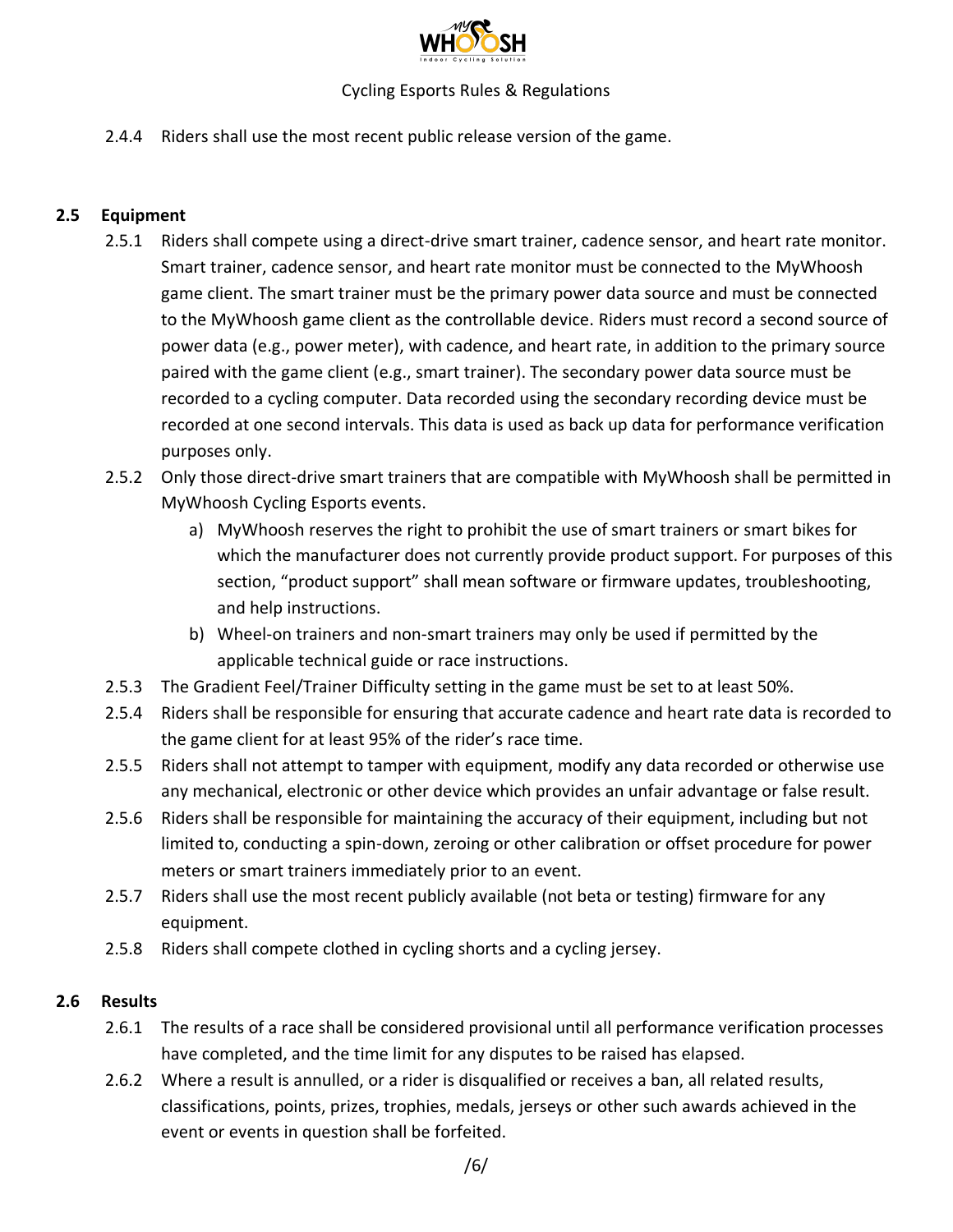

- a) Where such a rider contributed to a team result in the event or events in question, that contribution shall also be forfeit.
- b) The placing of such a rider and/or team shall be taken by the next rider and/or team in the classification, such that all placings are occupied.
- c) All benefits received by the rider and/or team, in particular any prize money and symbolic objects (trophies, medals, jerseys etc) must be returned to the event organizer within one month, who shall then redistribute it according to the amended classification.
- d) The rider and/or team shall be automatically banned from MyWhoosh Cycling Esports events if the benefits have not been returned within one month of notification, and this shall remain in force until such time as they are returned.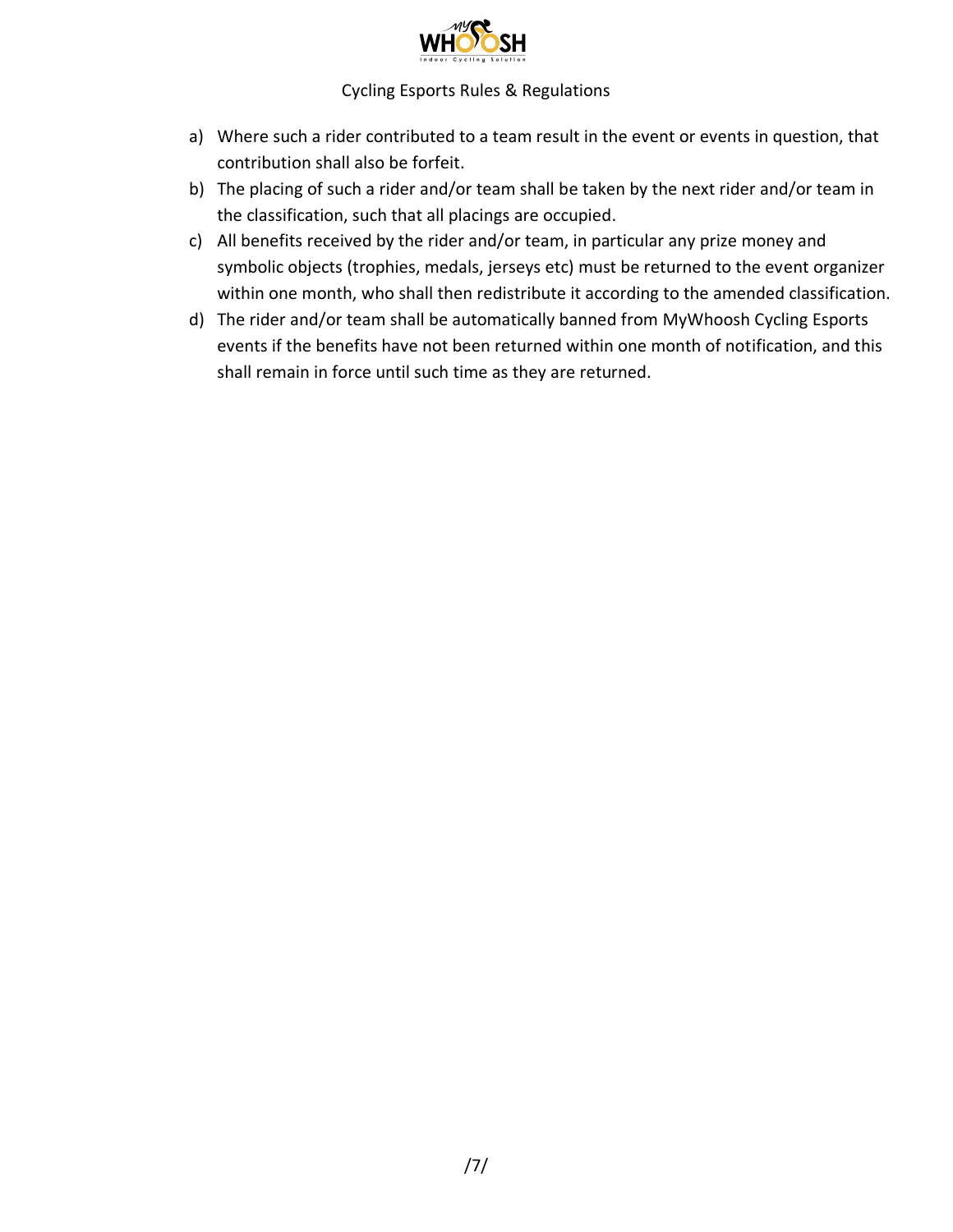

# **APPENDIX A – CODE OF CONDUCT**

MyWhoosh firmly believes in fair competition conducted in an environment that enables people to enjoy racing. Any participant engaging in conduct that is unsporting or otherwise inconsistent with this aim shall be subject to sanction under this ruleset. Such behavior includes, but is not limited to, the following:

- Taking any actions, including use of language, that could be considered as threatening, discriminatory or otherwise could be deemed abusive or cause offence to others.
- Attempting to use, showing others how to use, or colluding with another person who is using, any method to gain an unfair advantage, such as:
	- $\circ$  Disrupting a race, including inappropriately reporting, distracting or otherwise impeding the performance of other riders.
	- $\circ$  Using in-game equipment that has either not been earned solely by the in-game effort of the rider, or has not been authorized by MyWhoosh as a result of a current sponsorship deal or other such association with the equipment manufacturer.
	- o Deliberately mis-calibrating or otherwise tampering with equipment or software configuration such as in-game height or weight.
	- o Submitting false or misleading information.
	- $\circ$  Use of mechanical or electronic devices that provide an unfair advantage, such as motors, devices that alter equipment signals, devices that control the smart trainer resistance, devices that broadcast simulated data or devices that interfere with broadcast data.
	- $\circ$  Use of PowerMatch, or other similar functionality to control the output of a smart trainer from data provided by another device.
	- $\circ$  Use of bots or other means of simulating riding. o Exploiting connectivity issues or bugs in the MyWhoosh software.
	- $\circ$  Modifying the MyWhoosh software, data files or memory values, or otherwise using methods to gain access to game elements, or alter game play, beyond the normal operation of the game.
	- o Altering data transmissions between MyWhoosh clients and servers.
- Gambling, or passing on information to others for the purpose of gambling, on any races you take part in, or have inside information on.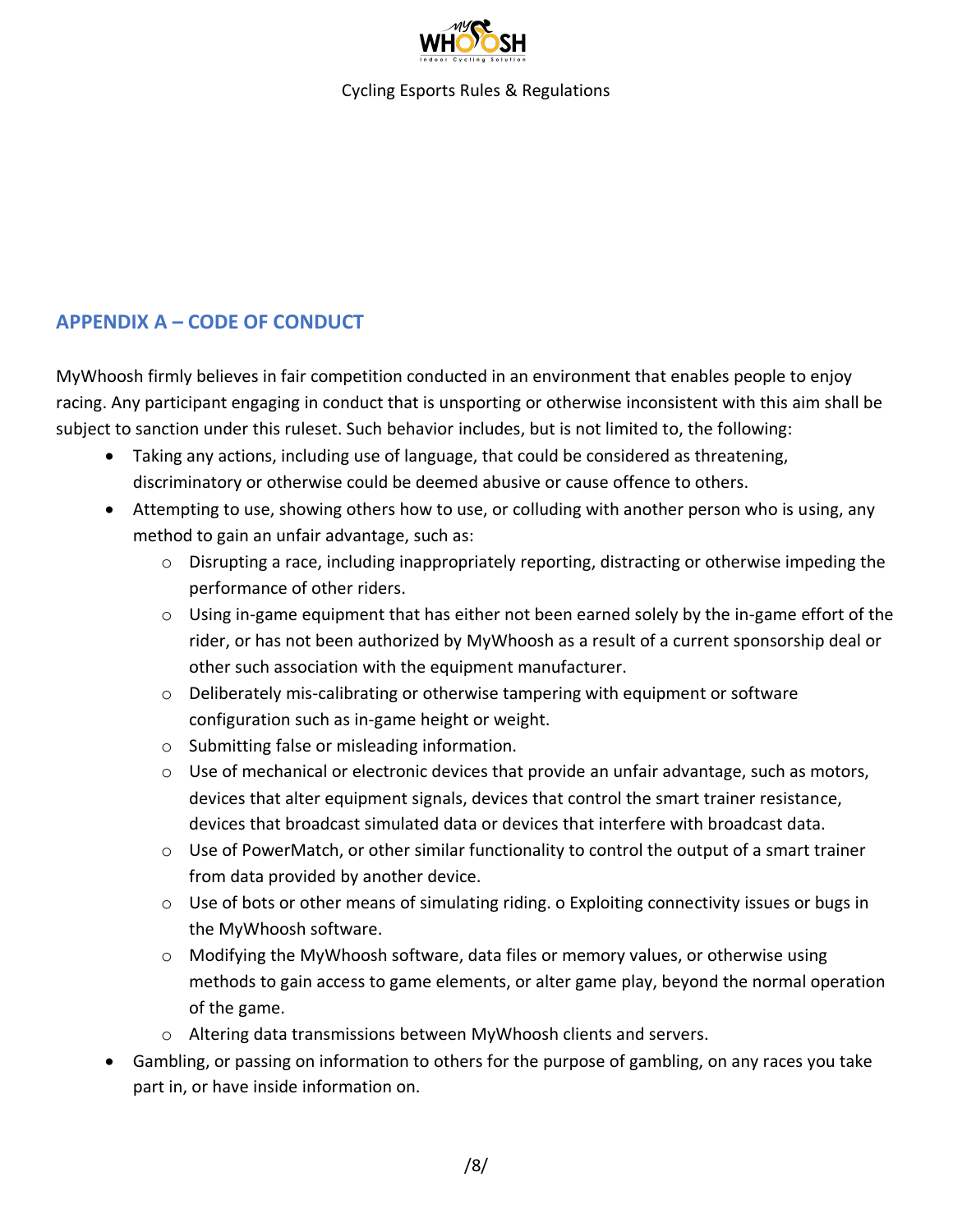

Additionally, riders and any other individuals who have been invited by MyWhoosh to participate in any MyWhoosh Cycling Esports events or series must not conduct themselves in a way that is inconsistent with representing the MyWhoosh brand in their actions in relation to the events or series. Such behavior includes, but is not limited to, the following:

- Breaching any confidentiality agreements.
- Using any material that is unlicensed or relates to any competitor of MyWhoosh.

# **APPENDIX B – WEIGH IN PROTOCOL**

The full protocol for a rider measuring their weight is as follows. Weight measurements must be conducted prior to each event and submitted to MyWhoosh upon registration for the event via a private YouTube link or directly into the registration form provided for the race.

- Before starting the test:
	- $\circ$  Set up scales suitable for measuring body weight in the middle of a room on a hard, even surface, with nothing nearby to hold on to.
	- $\circ$  Find a heavy weight (approx 10kg) that you can comfortably carry.
	- o Make sure you are wearing cycling shorts and a cycling jersey.
- During the test:
	- o Start recording a video on any device; for example, a cell phone.
	- o Show your face on the video.
	- $\circ$  Show yourself performing a live internet search for the current time and date, and the results that it gives. Screenshots of mobile phone clocks or computer desktop clocks will not be accepted.
	- o Show the scales.
	- o Zero the scales.
	- $\circ$  Show the zero reading.
	- o Place the heavy weight on the scales and show the reading.
	- o Take the weight off and show the zero reading.
	- $\circ$  Stand on the scales yourself (without the weight) and show the reading.
	- o Take yourself off and show the zero reading.
	- o Stand on the scales with the weight and show the reading.
	- o Take yourself off and show the zero reading.
	- o Stop recording.
- After the test:
	- $\circ$  Upload as an unlisted video to YouTube or submit the video file directly to the proper registration form.
		- Please note that weight measurement videos must remain private. Publication of weight measurement videos, or otherwise sharing them with third parties, is a violation of these rules.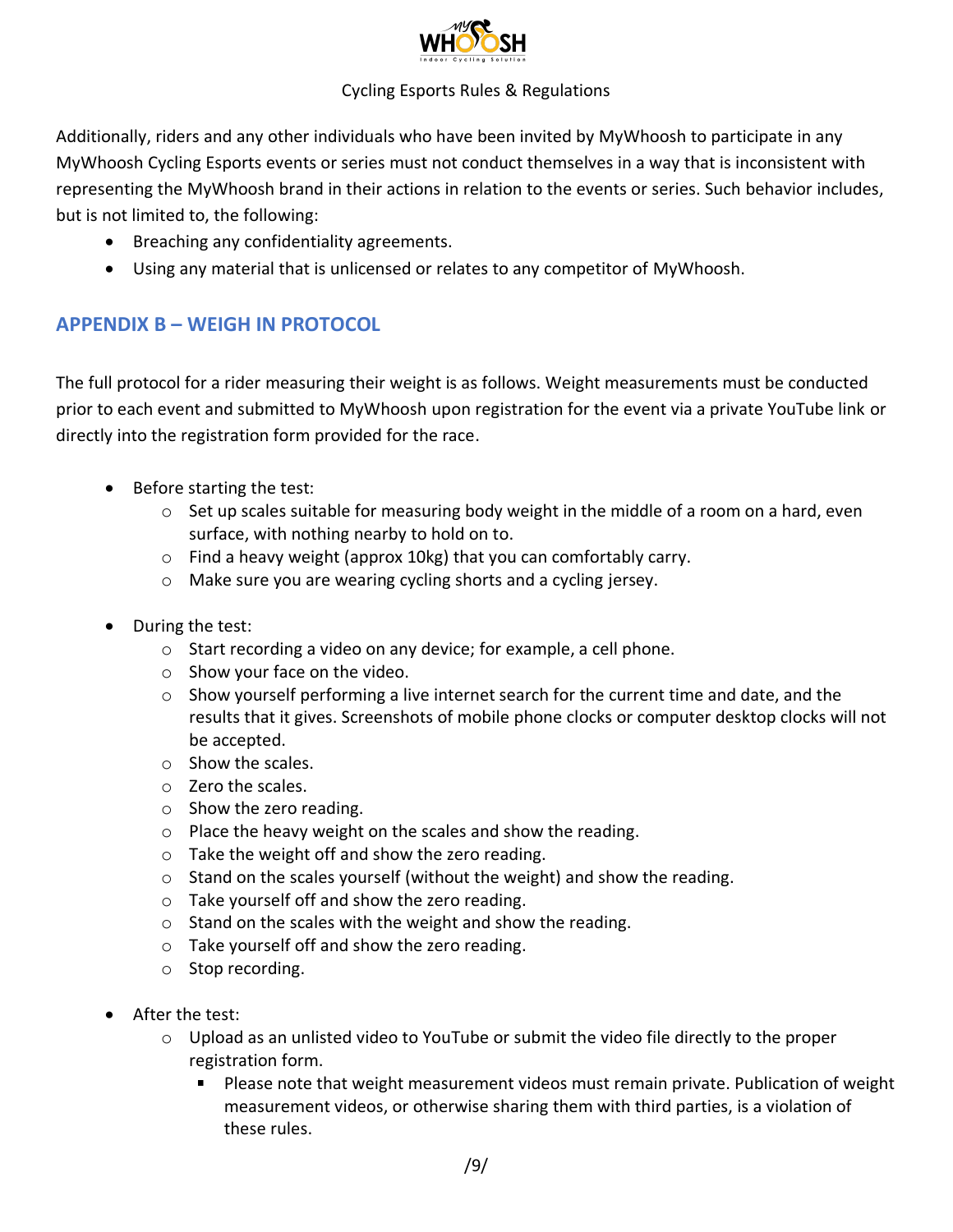

- o Send the link to the video to MyWhoosh using the form provided in the applicable technical guide or race instructions.
- $\circ$  Weight as shown in weight recording video must be entered into the MyWhoosh application and used in-game.
	- The game currently only accepts whole numbers (no decimal places) so if your weight is .0 through .4 please round down to the nearest whole kilogram. If your weight is .5 through .9, please round up to the nearest whole kilogram.

Please do not edit or trim the video. The entire non-stop recording is required.

#### **APPENDIX C – RESULTS LANGUAGE & COMMUNICATION**

MyWhoosh will make every attempt possible to ensure quick, accurate, and consistent results across all Cycling Esports Events. MyWhoosh is committed to the following:

- Sharing provisional results with competitors as quickly as possible following the completion of the event.
	- Note that any results shared on the in-game screen and/or in a broadcast are subject to change prior to provisional results being officially posted.
- Completing performance verification in a thorough and timely manner in an effort to post final results as quickly as possible.
- Expected timelines for both provisional and final results will be published in the race or series relevant technical guide prior to the event or series commencing and may differ from one event or series to the next.
- MyWhoosh reserves the right to suspend or ban any competitor from future events or series.

Provisional and final results will be published in a public forum like a website or on social media, and may also be communicated directly with competitors and teams. Exact locations of results publication will be shared in the relevant technical guide for each event or series and may differ from one event or series to the next.

Every effort will be made to avoid 2 or more competitors from being assigned the same finish time, or a tie.

- MyWhoosh servers and the finish time counted on these servers will serve as the first tie break, currently down to tenths (00.1) of a second.
- In the event the MyWhoosh servers have the same finish time for 2 or more competitors, the official broadcast stream from MyWhoosh Headquarters will serve as the "photo-finish" camera angle, regardless of any multiplayer client's differing view.
	- The foremost edge of the virtual bicycle wheel will be deemed the determining edge in any such cases.
	- If 2 or more competitors' finish times are the same, but there is a clear and reasonable visual representation of differing finish positions, riders will be given different finish positions in all results but will be given the same finish time, or SFT.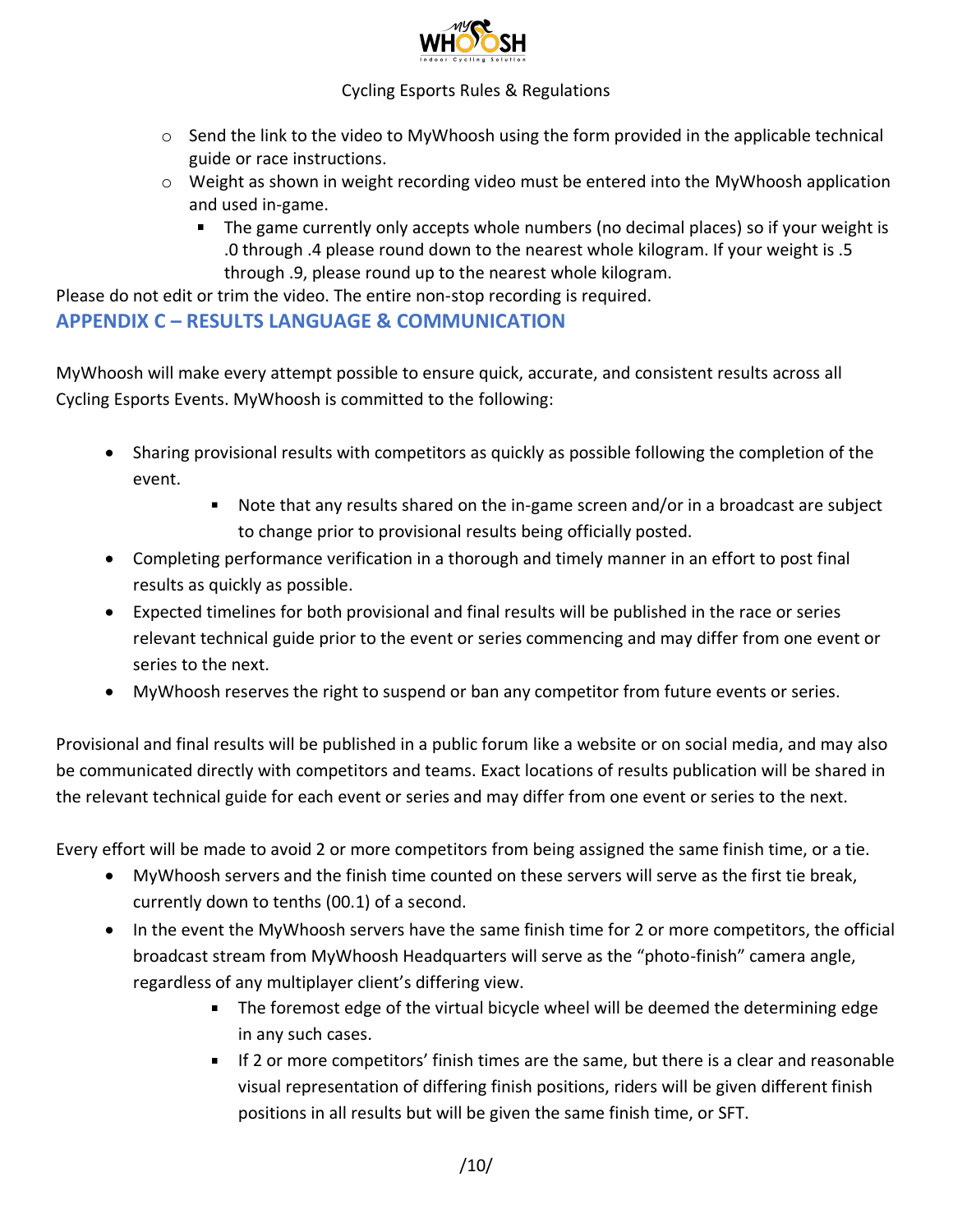

• In the event that neither of these tools can differentiate between the finish positions of 2 or more competitors, a tie will be awarded and any prizes will be split between competitors designated as "tied".

#### **GLOSSARY**

Provisional and final results may include, but are not limited to, the glossary of language below:

- DNS Did not start.
	- A competitor that is on the registered and publicized starting list but does not start the event, for any reason, will be marked as a DNS in all results.
- DNF Did not finish.
	- A competitor that never completed the entirety of the course, for any reason, will be marked as DNF in all results.
- SFT Same finish time.
	- Any 2 or more competitors that are given the same finish time but differing finish positions, for any reason, will be marked as SFT in all results.
- $\bullet$  TIE Tie.
	- $\blacksquare$ Any 2 or more competitors that are given the same finish time **and** position, for any reason, will be marked as TIE in all results.
- ANL Annulled or annulment.
	- An athlete that has their result removed due to an objective clear violation of the rules, with no intent to gain an advantage, will be marked as ANL in all results.
- DSQ Disqualified.
	- An athlete that has their result removed due to an objectively clear violation of the  $\mathbf{u}$  . rules, with an intent to gain an advantage, or has their result removed due to a failure in performance verification, will be marked as DSQ in all results.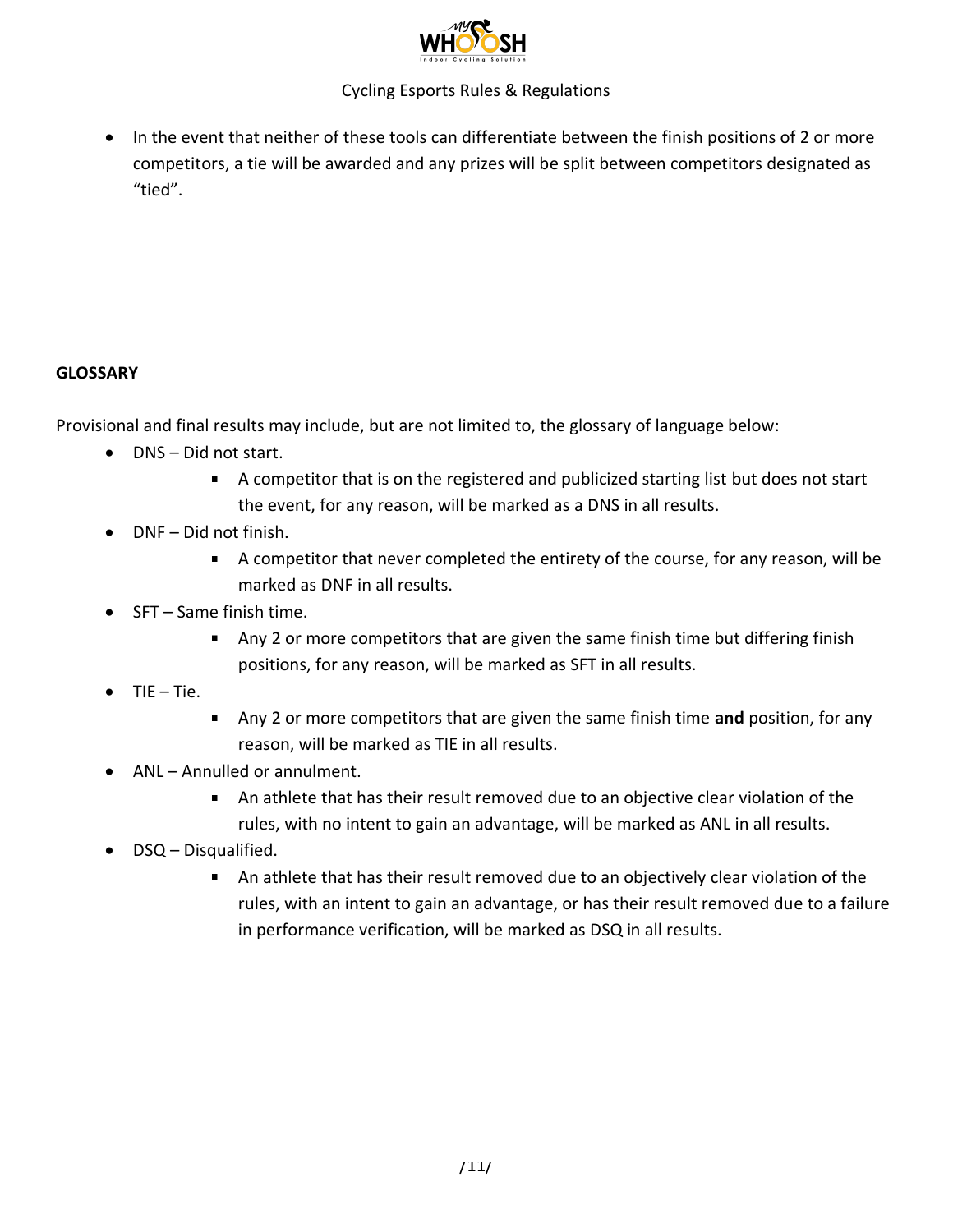

# **APPENDIX D – IN VENUE EVENTS**

MyWhoosh may designate some Cycling Esports events as being held "In Venue" where riders all compete in the same physical location, or across a small set of locations. Details of these events will be defined in event specific regulations, but to help set expectations, the following general principles will apply.

Prior to the event:

- Selected riders will be invited by MyWhoosh to attend.
- All invites are subject to verification of past performances and eligibility.
- If riders fail to respond to invites or requests for information in a timely manner, MyWhoosh may choose to offer their place to another rider.
- Unless otherwise notified, riders will be responsible for their own travel and accommodation.

At the event:

- Riders will be supplied a trainer, display, computer and sensors which they must use in the event.
- Riders need only supply their own bicycle, clothing and nutrition. It will be the responsibility of riders to ensure that:
	- o their bicycles are compatible with the trainer provided.
	- o their clothing is suitable for broadcasting to an audience of all ages riders may not be permitted to participate if the clothing worn is not considered by MyWhoosh (in its sole discretion) to be appropriate.
- All equipment calibration, selection of in-game settings and other such actions will be performed by the event organizers.